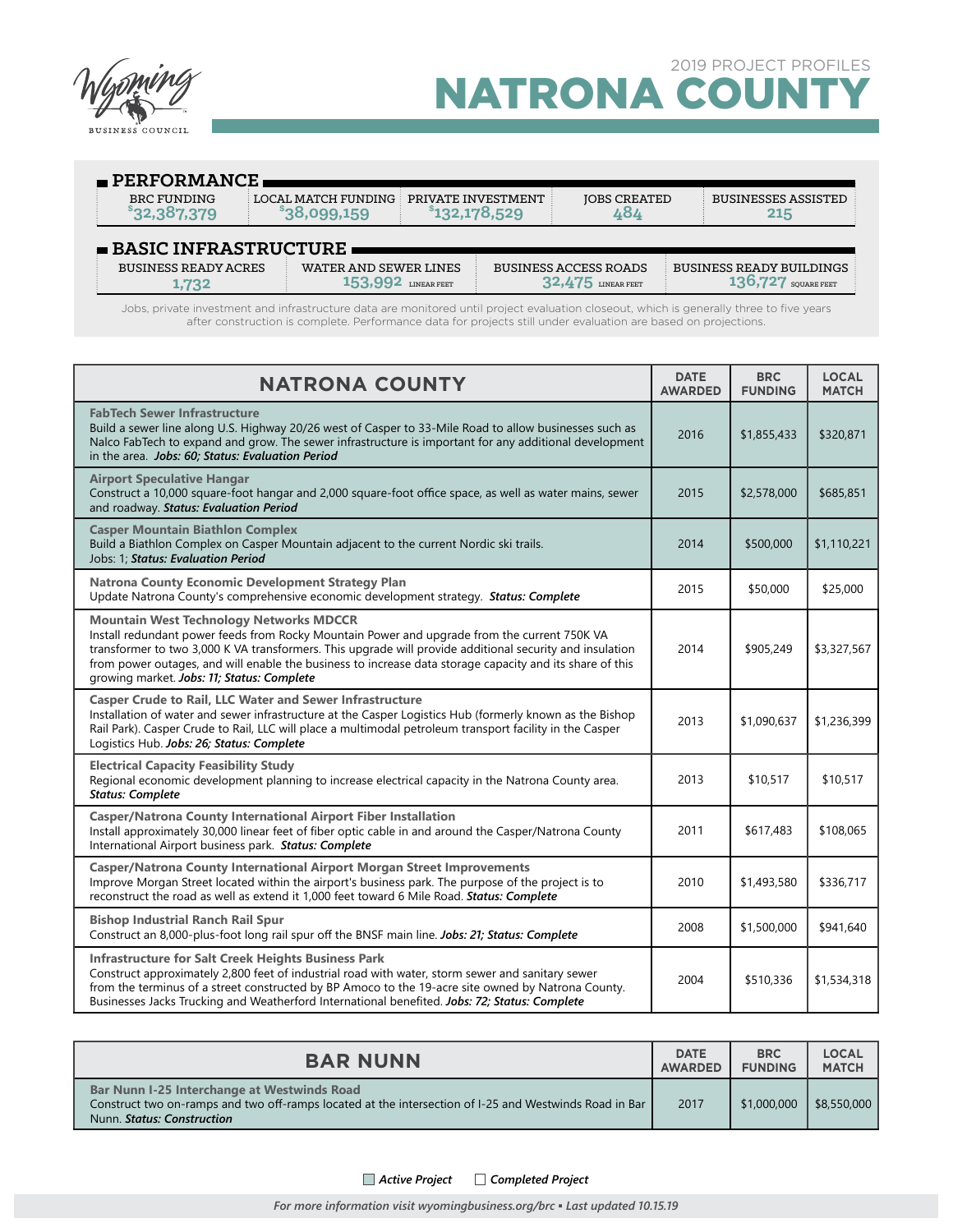## **NATRONA COUNTY**

| <b>BAR NUNN</b>                                                                                                                                                                                                                                                                                                    | <b>DATE</b><br><b>AWARDED</b> | <b>BRC</b><br><b>FUNDING</b> | <b>LOCAL</b><br><b>MATCH</b> |
|--------------------------------------------------------------------------------------------------------------------------------------------------------------------------------------------------------------------------------------------------------------------------------------------------------------------|-------------------------------|------------------------------|------------------------------|
| <b>CAEDA Spec Building</b><br>Construct a 30,000 square-foot speculative building that will be expandable to 60,000 square feet. The<br>building will be located on five acres on the southern half of Lot 2 in the Bar Nunn Industrial Center<br>located on the north edge of Bar Nunn. Status: Evaluation Period | 2014                          | \$968,486                    | \$1,657,203                  |
| <b>Bar Nunn Industrial Center</b><br>Road and utility improvements that will serve the expansion of Concrete Products of Wyoming (CPW), a<br>concrete manufacturer. Jobs: 26; Status: Complete                                                                                                                     | 2009                          | \$2,989,688                  | \$535,998                    |

| <b>CASPER</b>                                                                                                                                                                                                                                                                                                                   | <b>DATE</b><br><b>AWARDED</b> | <b>BRC</b><br><b>FUNDING</b> | <b>LOCAL</b><br><b>MATCH</b> |
|---------------------------------------------------------------------------------------------------------------------------------------------------------------------------------------------------------------------------------------------------------------------------------------------------------------------------------|-------------------------------|------------------------------|------------------------------|
| <b>Midwest Avenue Reconstruction Project</b><br>Reconstruction of an area of midwest avenue including sewer, roadway, sidewalks, curb and gutter.<br><b>Status: Construction</b>                                                                                                                                                | 2019                          | \$1,520,693                  | \$1,952,000                  |
| David Street Station Phase IV (Casper Downtown Public Plaza) Project<br>Construct a 4,000 square-foot mechanical and maintenance building which will include a guest services<br>kiosk in downtown Casper. Jobs: 4; Status: Evaluation Period                                                                                   | 2017                          | \$500,000                    | \$563,831                    |
| <b>Casper Downtown Public Plaza - Phase I</b><br>Demolish and remove existing structures and prepare the site for construction. The completed project<br>will result in a 47,000 square-foot public events space for year round use.<br>Jobs: 5; Status: Evaluation Period                                                      | 2015                          | \$500,000                    | \$1,017,236                  |
| <b>Platte River Revival Project - Phase II</b><br>Restore 13.5 miles of the North Platte River and its banks that traverse Casper to change an eyesore into<br>an attractive amenity. Status: Construction                                                                                                                      | 2015                          | \$500,000                    | \$2,874,522                  |
| <b>Platte River Revival Project</b><br>Restore 13.5 miles of the North Platte River and its banks that traverse Casper to change an eyesore into<br>an attractive amenity. Status: Complete                                                                                                                                     | 2014                          | \$500,000                    | \$503,727                    |
| Old Yellowstone District - Phase II<br>Infrastructure upgrades, move overhead infrastructure underground, 12,000 square yards of sidewalk<br>including new bulb outs at intersections, 10,500 linear feet of curb/gutter, pedestrian and bike lanes, bike<br>racks, trashcans, benches, planters and lighting. Status: Complete | 2014                          | \$1,000,000                  | \$1,023,215                  |
| <b>Casper Downtown Public Restrooms</b><br>Construct a 673 square-foot public restroom facility on the west side of the downtown parking structure<br>located at 237 S. Center St. Status: Complete                                                                                                                             | 2013                          | \$185,580                    | \$307,098                    |
| Salt Creek Heights Business Center Loop Road<br>Complete a loop road off Salt Creek Parkway in the Salt Creek Heights Business Center located in Casper.<br>The completion of the loop road will provide access to 21 acres of commercial property comprised of 6<br>business-ready lots. Jobs: 58; Status: Complete            | 2012                          | \$213,199                    | \$160,835                    |
| <b>ARAJPB Innovation Center (Community Readiness &amp; Business Readiness)</b><br>Renovate an existing building, as well as an expansion to construct a business incubator for growth and<br>early stage companies. Jobs: 6; Status: Complete                                                                                   | 2009                          | \$4,289,864                  | \$5,165,335                  |
| <b>Infrastructure for West Casper Business Park</b><br>Construct roadways, water and sewer connections into a 72-acre site adjacent to the new Super Wal-Mart<br>to be located near the intersection of Wyoming Boulevard and CY Avenue. Jobs: 81; Status: Complete                                                             | 2005                          | \$1,391,197                  | \$960,252                    |
| <b>McMurry Training Center</b><br>Phased construction of a building owned by the JPB and leased to the Construction Careers Foundation<br>for an expansion of the McMurry Training Center. Jobs: 17; Status: Complete                                                                                                           | 2007                          | \$3,000,000                  | \$1,609,307                  |

| <b>EDGERTON</b>                                                                                                                                                                                                                                                                  | <b>DATE</b>    | <b>BRC</b>     | <b>LOCAL</b> |
|----------------------------------------------------------------------------------------------------------------------------------------------------------------------------------------------------------------------------------------------------------------------------------|----------------|----------------|--------------|
|                                                                                                                                                                                                                                                                                  | <b>AWARDED</b> | <b>FUNDING</b> | <b>MATCH</b> |
| <b>Edgerton Water, Sewer and Road Improvements</b><br>Extend water and sewer lines and make road improvements to prpare a commercial area ready for<br>development. Make improvements to the gravel road that provides access to the business area.<br>Jobs: 6; Status: Complete | 2014           | \$243,791      | \$18,349     |